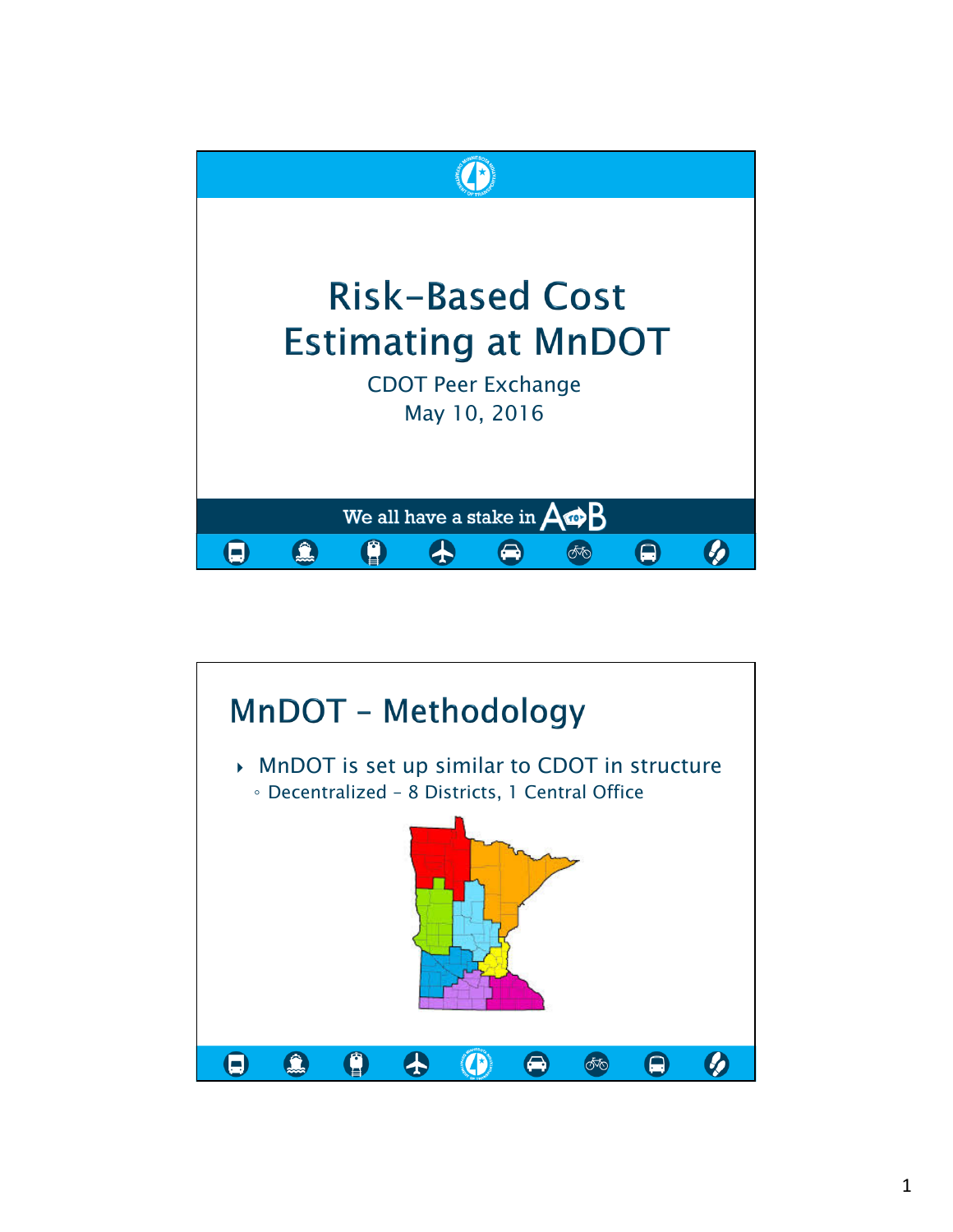

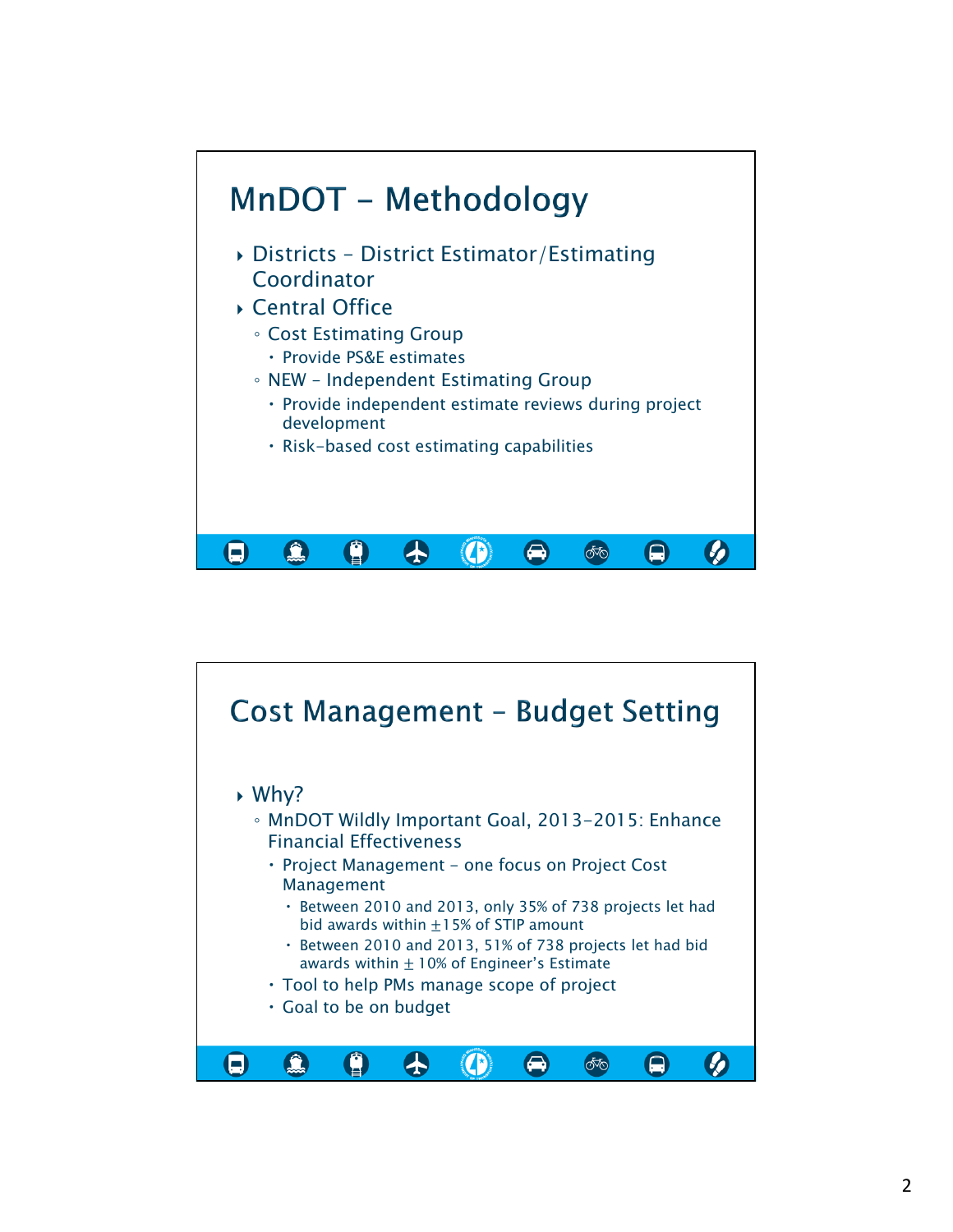

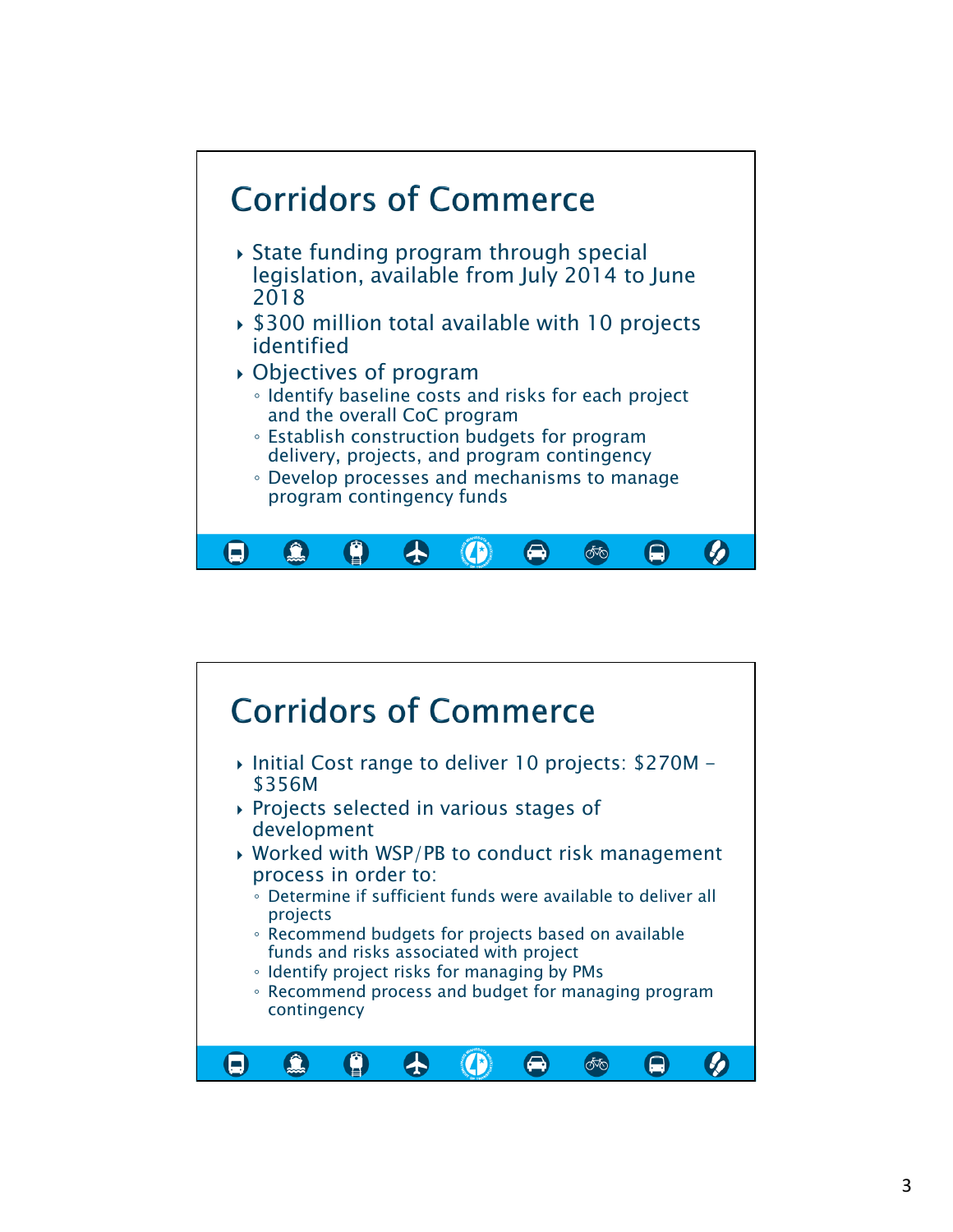

| Distr. | Project     | Route           |    | <b>Construction Budget</b> |    | <b>Actual Letting Cost</b> |    | <b>Difference</b> | % Difference |
|--------|-------------|-----------------|----|----------------------------|----|----------------------------|----|-------------------|--------------|
| 1      | SP 3116-142 | <b>US 169</b>   | \$ | 8,264,558.00               |    |                            |    |                   |              |
| 2      | SP 1102-62  | US <sub>2</sub> | \$ | 10,457,000.00              | Ś  | 13,311,647.93              | \$ | 2,854,647.93      | 27%          |
| 3      | SP 2780-66  | $-94$           | \$ | 32,352,704.00              | \$ | 28,327,500.00              | \$ | (4,025,204.00)    | $-12%$       |
| 4      | SP 0303-64  | <b>MN 34</b>    | \$ | 9,951,673.00               | \$ | 7,918,423.51               | \$ | (2,033,249.49)    | $-20%$       |
| 6      | SP 7402-30  | <b>US 14</b>    | \$ | 15,000,000.00              |    | \$12,010,983.48            | Ś  | (2,989,016.52)    | $-20%$       |
| 7      | SP 5203-104 | <b>US 14</b>    | \$ | 38,460,500.00              | Ś  | 31,659,659.79              | \$ | (6,800,840.21)    | $-18%$       |
| 8      | SP 4206-22  | <b>MN 23</b>    | \$ | 10,339,000.00              | Ś  | 4,100,056.00               | Ś  | (6, 238, 944.00)  | $-60%$       |
| M      | SP 2771-37  | MN 610          | \$ | 100,309,058.00             | \$ | 80,725,000.00              | \$ | (19, 584, 058.00) | $-20%$       |
| M      | SP 6285-143 | $1 - 694$       | Ś  | 42,255,118.00              | Ŝ  | 34,695,022.00              | Ś  | (7,560,096.00)    | $-18%$       |
|        |             |                 | \$ | 267,389,611.00 \$          |    | 212,748,292.71 \$          |    | (46, 376, 760.29) |              |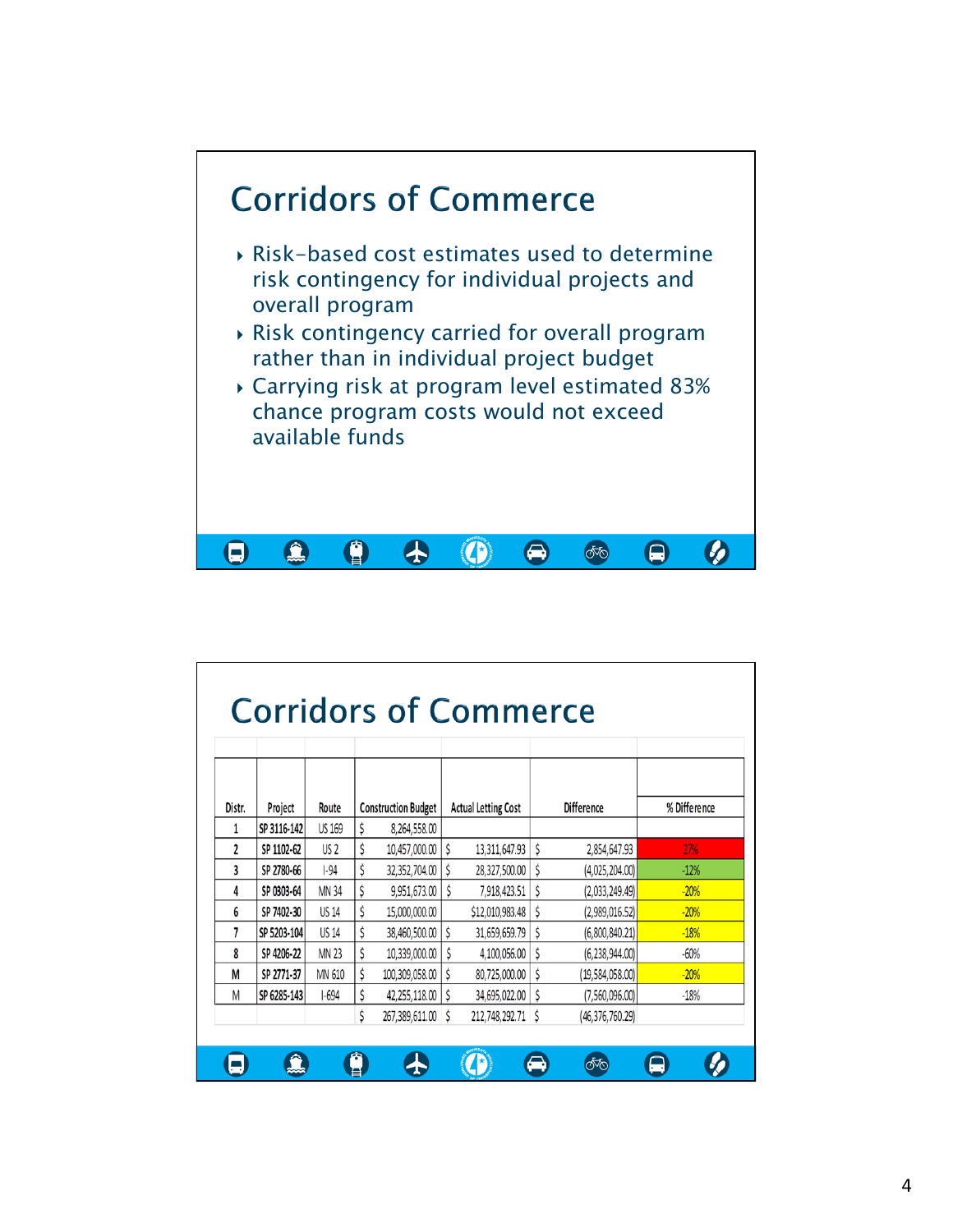

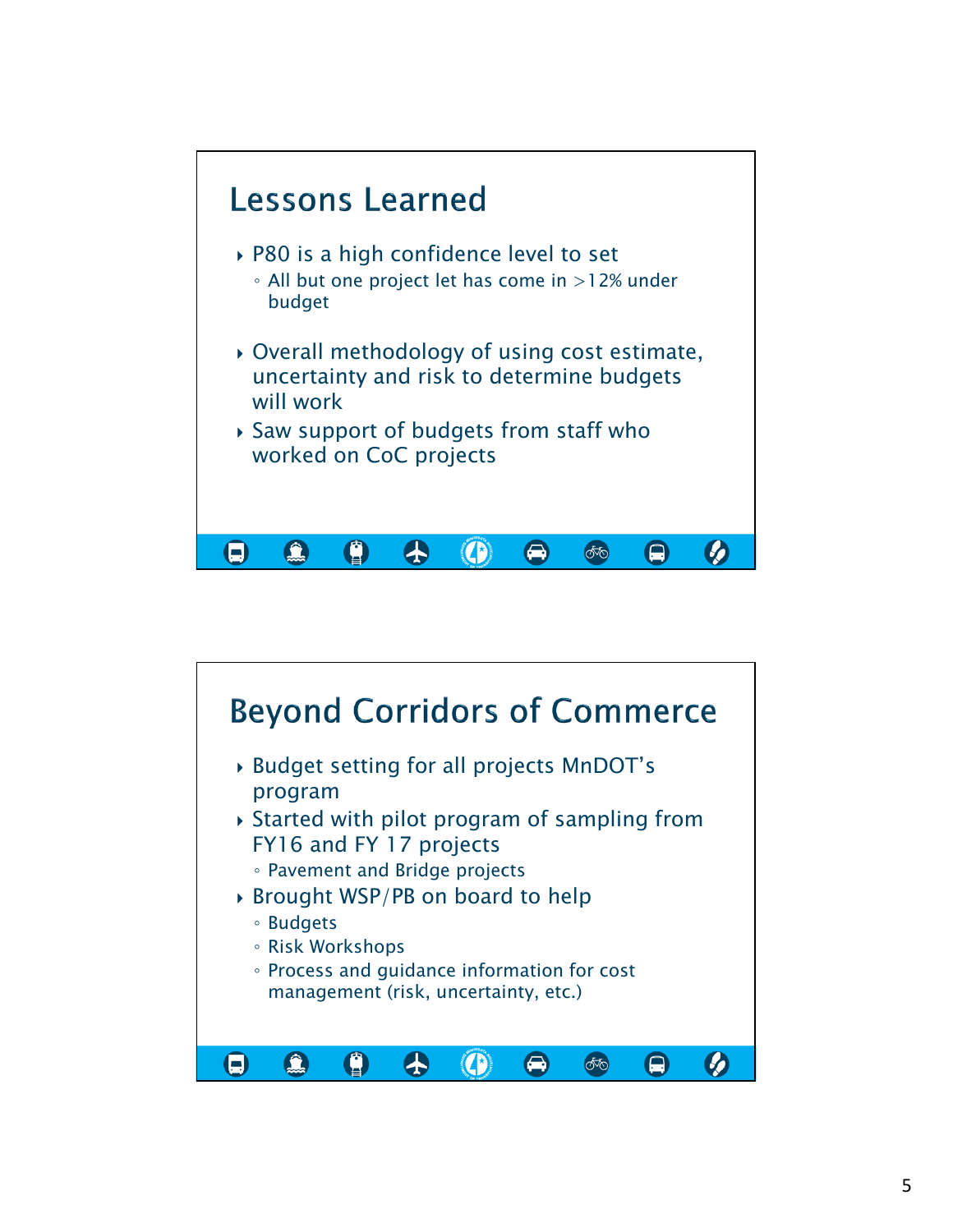

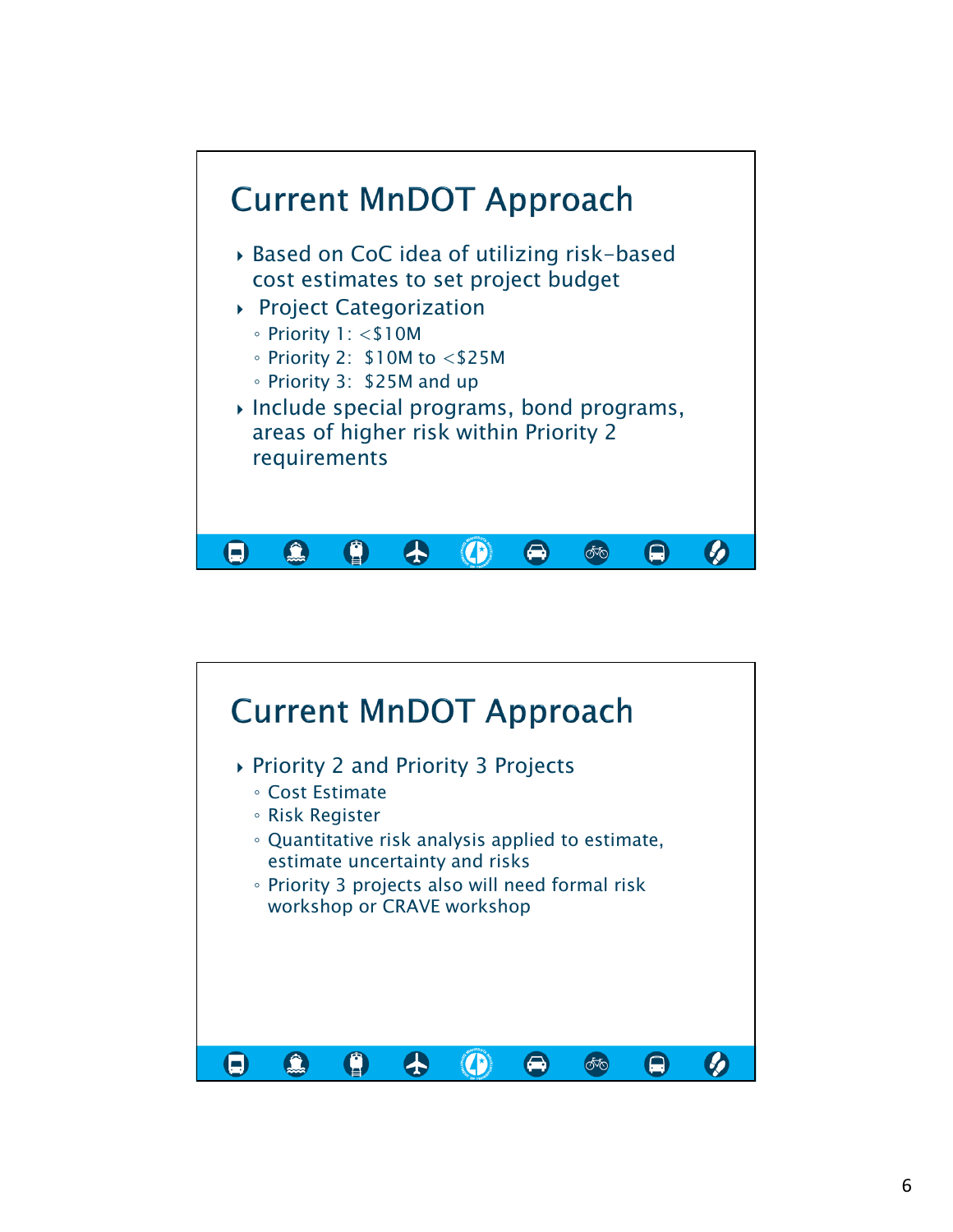

| Project<br><b>Development Phase</b> | <b>Project Maturity</b><br>(% project definition<br>completed) | <b>Purpose of the</b><br><b>Estimate</b>                                                                        | <b>Estimating</b><br><b>Methodology</b>                                                                             | <b>Estimate Range</b> |
|-------------------------------------|----------------------------------------------------------------|-----------------------------------------------------------------------------------------------------------------|---------------------------------------------------------------------------------------------------------------------|-----------------------|
| <b>Scoping</b>                      | 10% to 30%                                                     | Design Estimating-<br>Establish a Baseline<br>Cost for Project and<br>Program Projects<br>(IRP and STIP)        | Historical Bid-<br>Based or Cost-<br><b>Based</b><br>(Mixed, but<br>Primarily<br>Stochastic)                        | $-30\%$ to $+50\%$    |
| <b>Design</b>                       | 30% to 90%                                                     | Design Estimating-<br><b>Manage Project</b><br><b>Budgets against</b><br><b>Baseline</b><br>(STIP, Contingency) | Historical Bid-<br>Based or Cost-<br><b>Based</b><br>(Primarily<br>Deterministic)                                   | $-10\%$ to $+25\%$    |
| <b>Final Design</b>                 | 90% to 100%                                                    | <b>PS&amp;E Estimating-</b><br>Compare with Bid<br>and Obligate Funds<br>for Construction                       | Cost-Based or<br>Historical Bid-<br>Based Using Cost $-5\%$ to $+10\%$<br><b>Estimate System</b><br>(Deterministic) |                       |